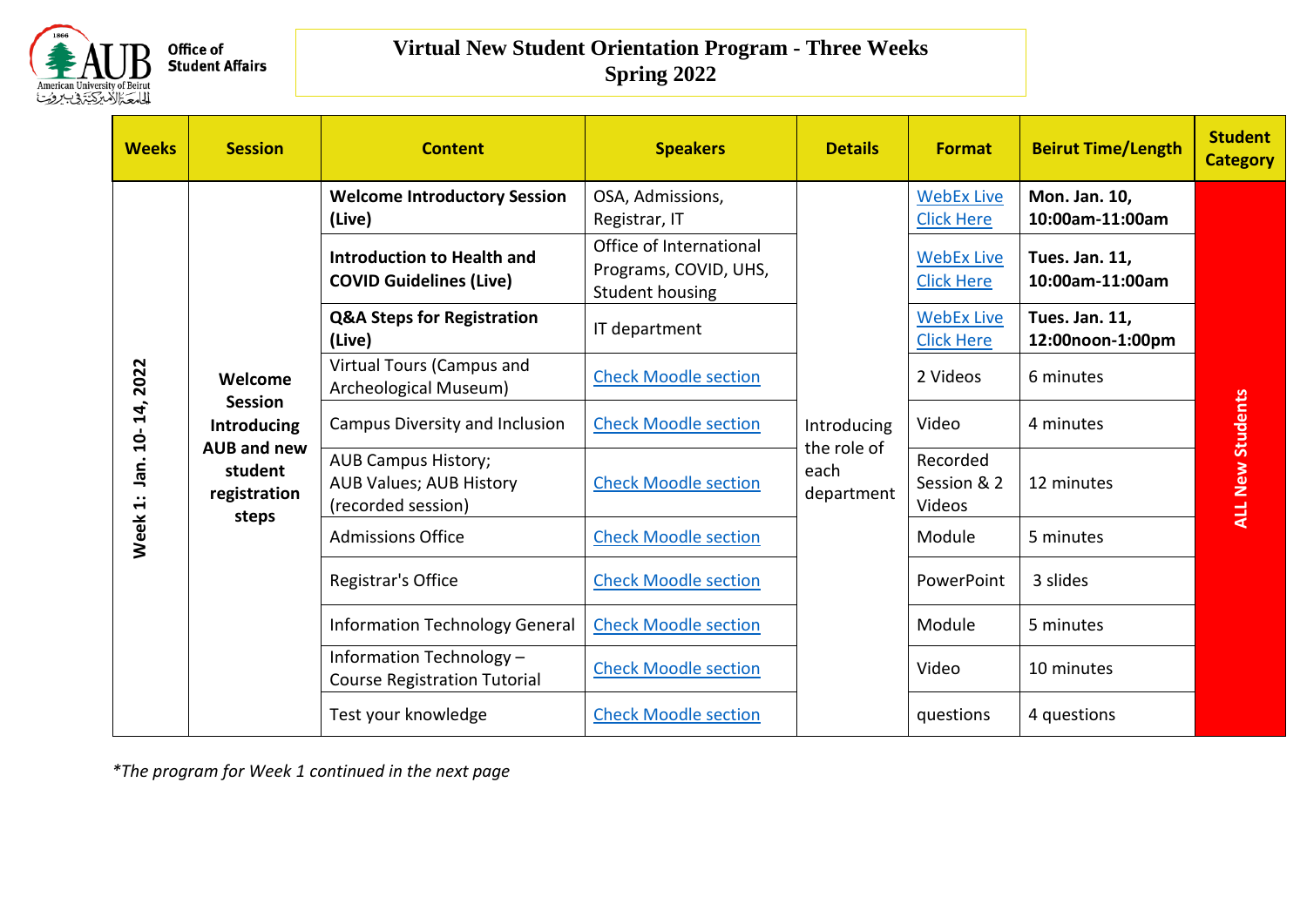

| <b>Weeks</b>                                     | <b>Session</b>                                                                          | <b>Content</b>                                                  | <b>Speakers</b>                  | <b>Details</b>                    | <b>Format</b>                          | <b>Beirut</b><br><b>Time/Length</b> | <b>Student</b><br><b>Category</b> |
|--------------------------------------------------|-----------------------------------------------------------------------------------------|-----------------------------------------------------------------|----------------------------------|-----------------------------------|----------------------------------------|-------------------------------------|-----------------------------------|
| 2022<br>$10 - 14,$<br>jan.<br>$\ddot{ }$<br>Week |                                                                                         | Q&A Security on<br>campus and in Lebanon<br>(Live)              | Office of International Programs |                                   | <b>WebEx Live</b><br><b>Click Here</b> | Mon. Jan. 10,<br>3:00pm-4:00pm      | <b>Students</b>                   |
|                                                  | <b>General Student</b><br><b>Services and Support</b><br>(travel, health,<br>financial) | Q&A on Residence<br>Permits & Equivalencies<br>(Live)           | Office of International Programs |                                   | <b>WebEx Live</b><br><b>Click Here</b> | Tues. Jan. 11,<br>4:00pm-5:00pm     | International                     |
|                                                  |                                                                                         | Interactive Game Do's<br>and Donts in Lebanon<br>and AUB (Live) | Office of International Programs |                                   | <b>WebEx Live</b><br><b>Click Here</b> | Tues. Jan. 11,<br>6:00pm-7:00pm     |                                   |
|                                                  |                                                                                         | <b>Student Housing</b><br><b>Guidelines</b>                     | <b>Student Housing</b>           | <b>Check</b><br>Moodle<br>section | PowerPoint<br>presentation             | 17 slides                           | <b>All New</b><br><b>Students</b> |

*\*The program for Week 1 continued in the next page*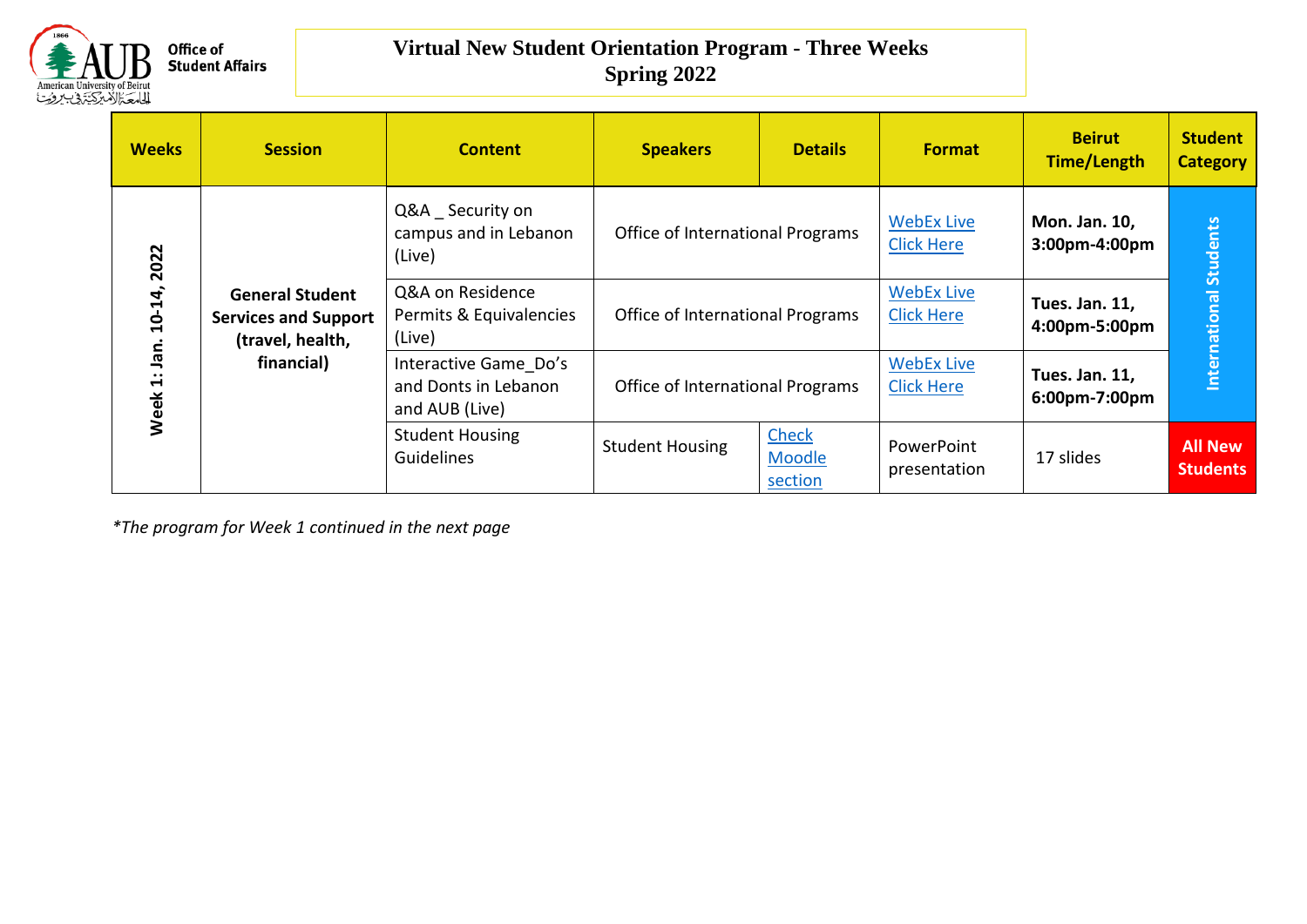

| <b>Weeks</b>                | <b>Session</b>                                                                          | <b>Content</b>                                            | <b>Speakers</b>                        | <b>Details</b>                 | <b>Format</b> | <b>Beirut</b><br><b>Time/Length</b> | <b>Student</b><br><b>Category</b> |
|-----------------------------|-----------------------------------------------------------------------------------------|-----------------------------------------------------------|----------------------------------------|--------------------------------|---------------|-------------------------------------|-----------------------------------|
|                             |                                                                                         | Mental Health and<br><b>Student Wellbeing</b>             | Counseling<br>Center                   | <b>Check Moodle</b><br>section | Module        | 5 minutes                           |                                   |
|                             |                                                                                         | Accessible Education and<br><b>Student accommodations</b> | Accessible<br><b>Education Office</b>  | <b>Check Moodle</b><br>section | Module        | 5 minutes                           |                                   |
|                             |                                                                                         | Office of International<br>Programs                       | Office of<br>International<br>Programs | <b>Check Moodle</b><br>section | Module        | 5 minutes                           |                                   |
|                             |                                                                                         | COVID-19 Health Tips                                      |                                        | <b>Check Moodle</b><br>section | Video         | 4 minutes                           |                                   |
| Jan. 10-14, 2022<br>Week 1: | <b>General Student</b><br><b>Services and Support</b><br>(travel, health,<br>financial) | University Health Services (UHS)                          |                                        | <b>Check Moodle</b><br>section | Module        | 5 minutes                           | <b>All New Students</b>           |
|                             |                                                                                         | <b>Medical Forms (UHS)</b>                                |                                        | <b>Check Moodle</b><br>section | Module        | 5 minutes                           |                                   |
|                             |                                                                                         | Health Insurance Plan (HIP)                               |                                        | <b>Check Moodle</b><br>section | Module        | 5 minutes                           |                                   |
|                             |                                                                                         | <b>NSSF</b> declaration                                   |                                        | <b>Check Moodle</b><br>section | Module        | 5 minutes                           |                                   |
|                             |                                                                                         | <b>Payment Methods</b>                                    |                                        | <b>Check Moodle</b><br>section | Module        | 5 minutes                           |                                   |
|                             |                                                                                         | <b>Test Your Knowledge</b>                                |                                        | <b>Check Moodle</b><br>section | questions     | 5 questions                         |                                   |

*\*The program for Week 2 continued in the next page*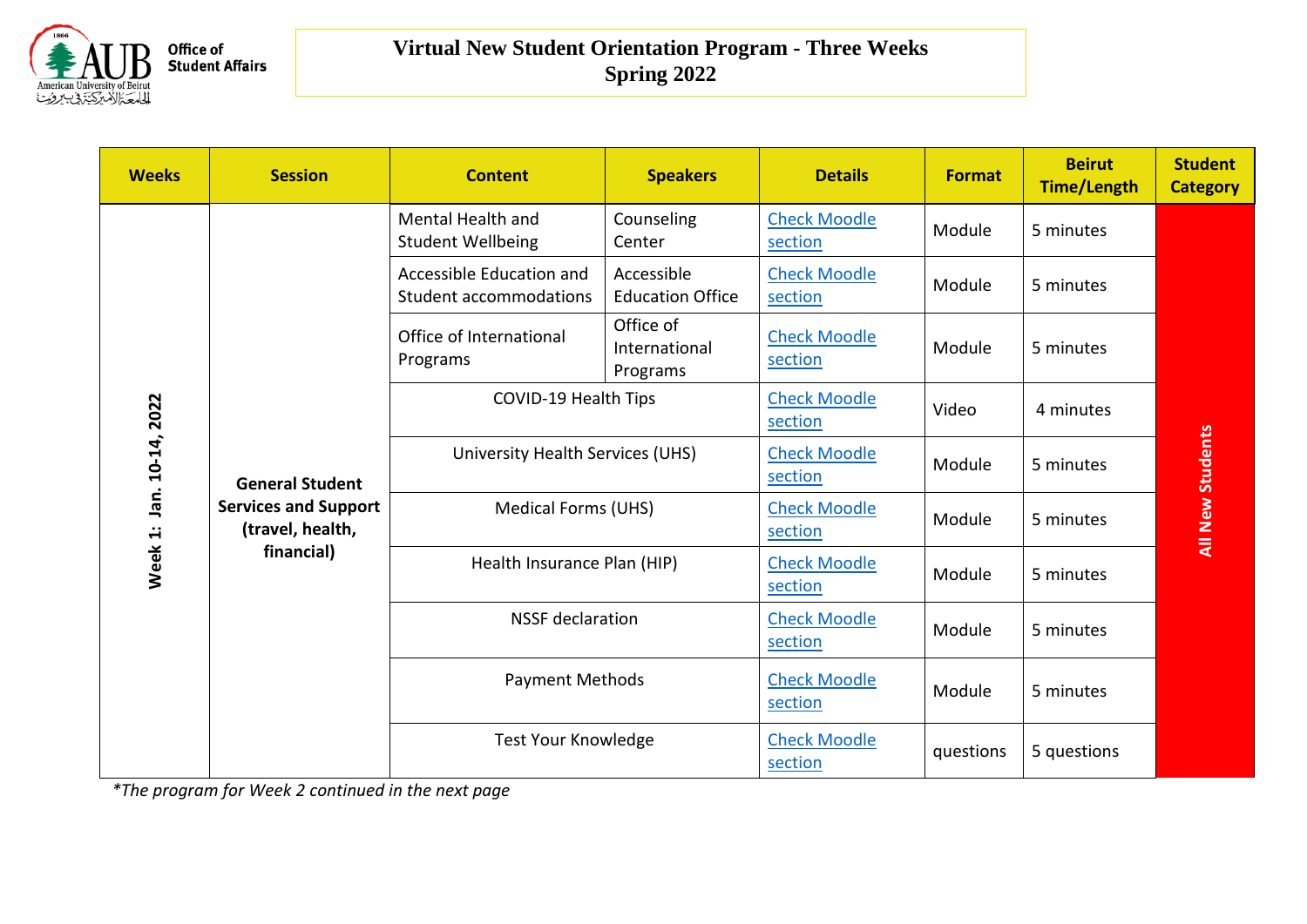

| <b>Weeks</b>                       | <b>Session</b>                                     | <b>Content</b>                                   | <b>Speakers</b> | <b>Details</b>     | <b>Format</b>                          | <b>Beirut</b><br><b>Time/Length</b> | <b>Student</b><br><b>Category</b> |                   |                                                               |
|------------------------------------|----------------------------------------------------|--------------------------------------------------|-----------------|--------------------|----------------------------------------|-------------------------------------|-----------------------------------|-------------------|---------------------------------------------------------------|
| 2022<br>$17 - 21$ ,<br>Week 2: Jan |                                                    |                                                  | <b>FAFS</b>     |                    | <b>WebEx Live</b><br><b>Click Here</b> | Mon. Jan. 17,<br>10:00am-11:30am    | <b>Undergraduates</b>             |                   |                                                               |
|                                    |                                                    |                                                  | <b>FAFS</b>     |                    | <b>WebEx Live</b><br><b>Click Here</b> | Mon. Jan. 17,<br>3:00pm-4:00pm      | <b>Graduates</b>                  |                   |                                                               |
|                                    |                                                    | *Faculty/School                                  | <b>OSB</b>      | Meet your          | <b>WebEx Live</b><br><b>Click Here</b> | Mon. Jan. 17,<br>2:00pm-4:00pm      | <b>Undergraduates</b>             |                   |                                                               |
|                                    | <b>Academic and Faculty</b><br><b>Orientations</b> | Orientation<br>(Graduates and<br>Undergraduates) | <b>MSFEA</b>    | faculty/<br>school |                                        |                                     | <b>Check Moodle</b><br>section    | <b>Click Here</b> | <b>Undergraduates</b><br><b>Graduates</b><br><b>Graduates</b> |
|                                    |                                                    |                                                  | <b>MSFEA</b>    |                    |                                        |                                     | <b>Check Moodle</b><br>section    | <b>Click Here</b> |                                                               |
|                                    |                                                    |                                                  | <b>FHS</b>      |                    | <b>Check Moodle</b><br>section         | <b>Click Here</b>                   | <b>Undergraduates</b>             |                   |                                                               |
|                                    |                                                    |                                                  | <b>FHS</b>      |                    | <b>Check Moodle</b><br>section         | <b>Click Here</b>                   |                                   |                   |                                                               |

*\*The program for Week 2 continued in the next page*

\* Check additional material available within your Faculty/School Moodle section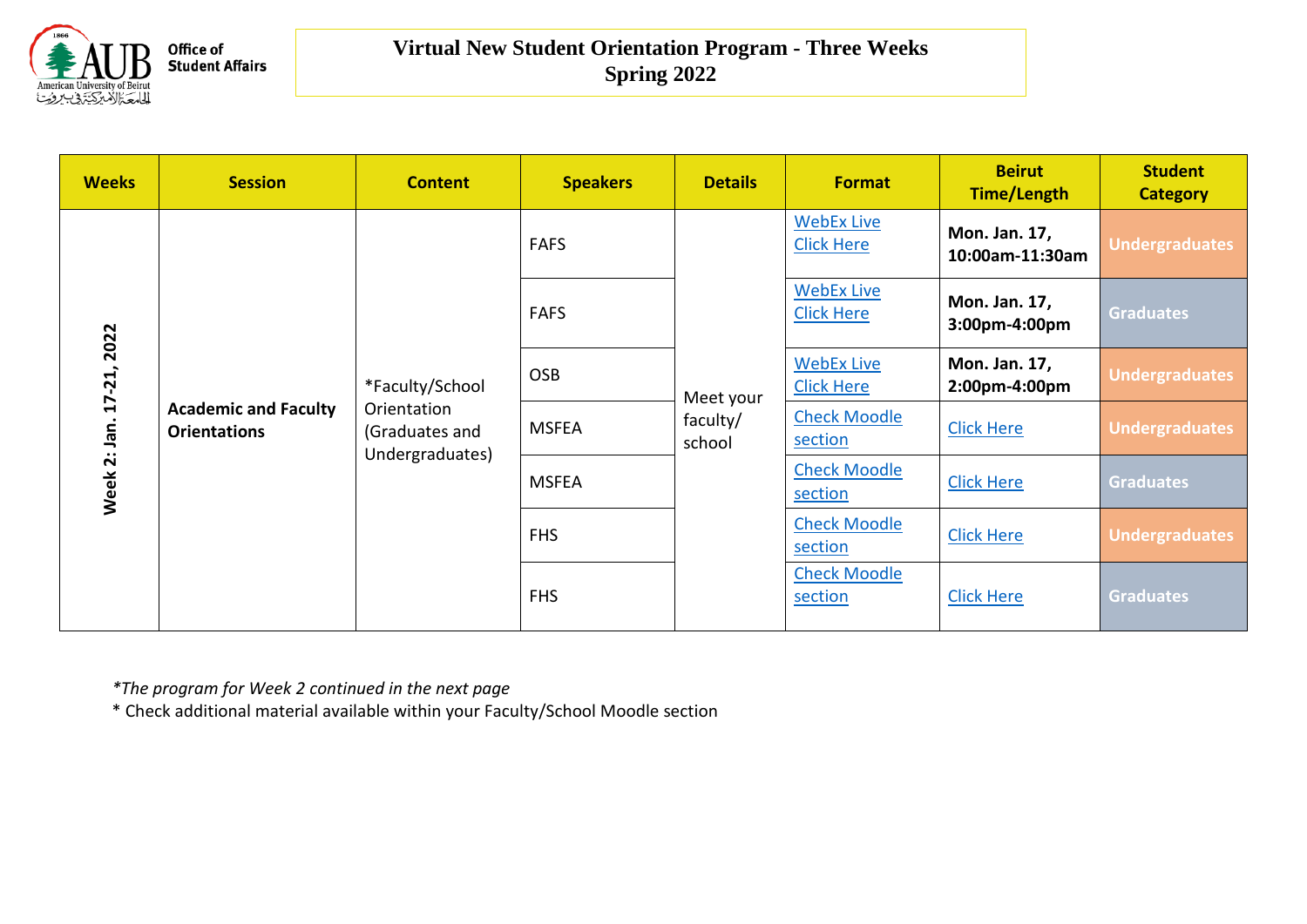

| <b>Weeks</b>               | <b>Session</b>                                     | <b>Content</b>                                                                         | <b>Speakers</b>                                                   | <b>Details</b>                         | <b>Format</b>                          | <b>Beirut</b><br><b>Time/Length</b> | <b>Student Category</b>                                                             |
|----------------------------|----------------------------------------------------|----------------------------------------------------------------------------------------|-------------------------------------------------------------------|----------------------------------------|----------------------------------------|-------------------------------------|-------------------------------------------------------------------------------------|
| 2022<br>Week 2: Jan.17-21, |                                                    |                                                                                        | <b>HSON</b>                                                       |                                        | <b>WebEx Live</b><br><b>Click Here</b> | Mon. Jan. 17,<br>9:00am-11:00am     | <b>Undergraduates</b>                                                               |
|                            |                                                    | *Faculty/School<br>Orientation                                                         | <b>FAS Sophomore</b>                                              |                                        | <b>Check Moodle</b><br>section         | Mon. Jan. 17,<br>10:00am            | <b>Undergraduates</b>                                                               |
|                            | (Graduate and<br>Undergraduate)                    |                                                                                        | <b>FAS Freshman</b>                                               |                                        | <b>Check Moodle</b><br>section         | Mon. Jan. 17,<br>11:00am            | <b>Undergraduates</b>                                                               |
|                            | <b>Academic and Faculty</b><br><b>Orientations</b> |                                                                                        | <b>FAS Graduates</b>                                              |                                        | <b>Check Moodle</b><br>section         | Mon. Jan. 17,<br>3:30pm             | <b>Graduates</b>                                                                    |
|                            | *Graduate Council<br>(Graduates)                   |                                                                                        | Office of International Programs<br>(Q&A Group Academic Advising) |                                        | <b>WebEx Live</b><br><b>Click Here</b> | Mon. Jan. 17,<br>4:00pm             | <b>International</b><br><b>Students (Visiting</b><br>and Exchange<br>students only) |
|                            |                                                    | <b>Graduate Council</b>                                                                | Introduce<br>research skills<br>and tools                         | <b>WebEx Live</b><br><b>Click Here</b> | Tues. Jan. 18,<br>5:00pm-6:30pm        | <b>Graduates</b>                    |                                                                                     |
|                            |                                                    | Academic Adviser<br><b>Individual Advising</b><br>respective to your<br>Faculty/School |                                                                   | Meet your<br>assigned adviser          | Upon<br>Appointment                    | Mon. Jan. 17-<br>Tues. Jan. 18      | <b>Graduates &amp;</b><br><b>Undergraduates</b>                                     |

\* *The program for Week 2 continued in the next page*

\* Check additional material available within your Faculty Moodle section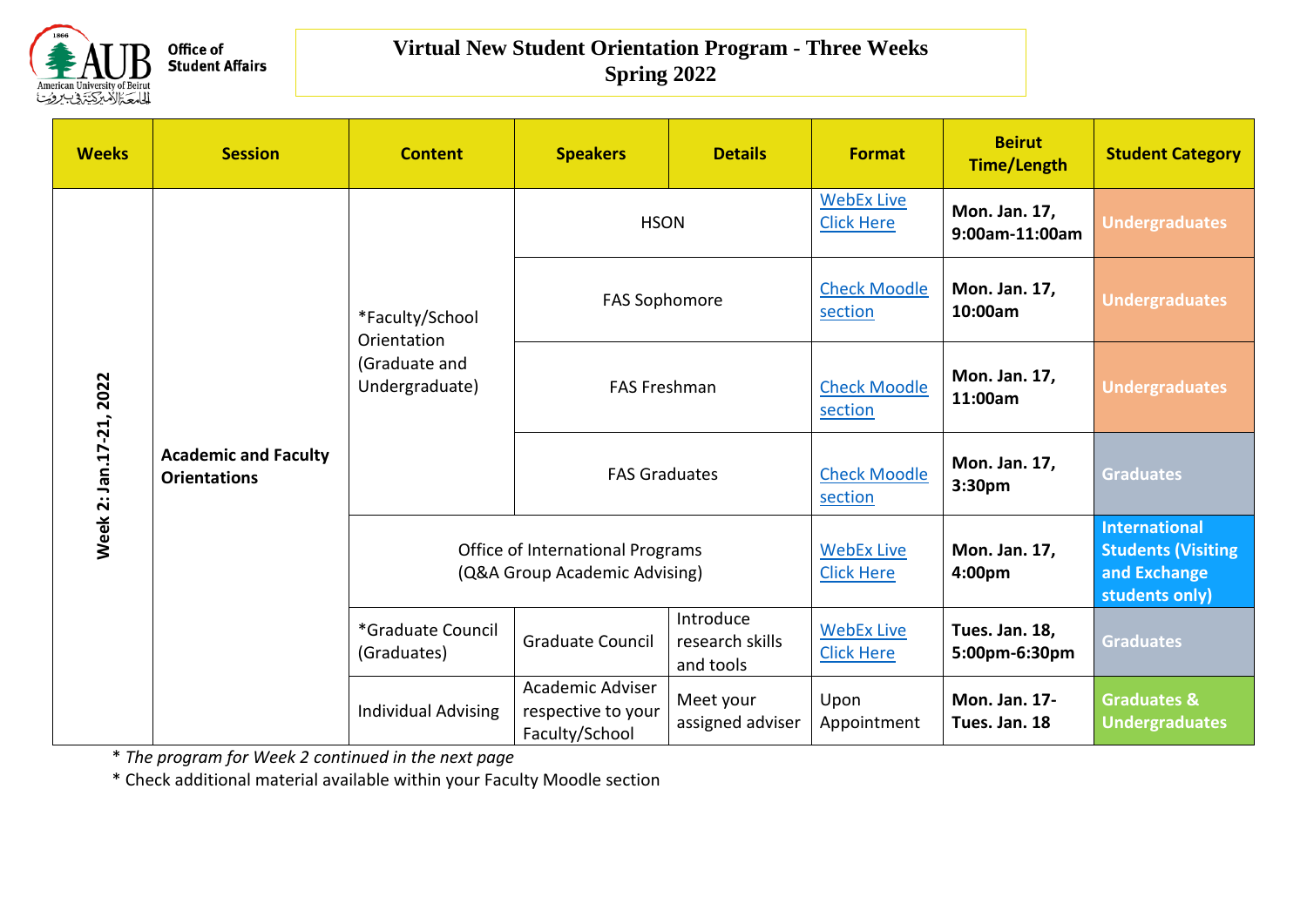

| <b>Weeks</b>                   | <b>Session</b>                 | <b>Content</b>                                            | <b>Speakers</b>                   | <b>Details</b>                     | <b>Format</b>               | <b>Beirut</b><br><b>Time/Length</b>  | <b>Student Category</b>                                              |  |
|--------------------------------|--------------------------------|-----------------------------------------------------------|-----------------------------------|------------------------------------|-----------------------------|--------------------------------------|----------------------------------------------------------------------|--|
|                                |                                | Course Registration for Undergraduate New Students        |                                   |                                    | <b>AUBSIS</b>               | Wed. Jan.19,<br>9:00am               | <b>Undergraduate</b><br><b>Students</b><br>(Sophomore &<br>freshman) |  |
|                                |                                | Course Registration for Graduate New Students             |                                   |                                    | <b>AUBSIS</b>               | <b>Wed. Jan.19,</b><br>9:00am        | <b>Graduate</b><br><b>Students</b>                                   |  |
| 2022<br>17-21,<br>Week 2: Jan. |                                | <b>Spring Semester Begins</b>                             |                                   | <b>Follow your Course Schedule</b> |                             | Thu. Jan. 20                         |                                                                      |  |
|                                | Advising,<br>Registration, and |                                                           | Important Dates_Drop & Add Period |                                    |                             | Fri. Jan. 21- Fri.<br><b>Jan. 28</b> |                                                                      |  |
|                                | <b>Regulations</b>             | <b>Academic Integrity</b>                                 |                                   | <b>Check Moodle</b><br>section     | Module/Video                | 8 minutes                            | <b>All New Students</b>                                              |  |
|                                |                                | Student Rights and<br>Responsibilities                    | Title IX Office                   | <b>Check Moodle</b><br>section     | Module                      | 20 minutes                           |                                                                      |  |
|                                |                                | Student Handbook/Student Code of Conduct                  |                                   | <b>Check Moodle</b><br>section     | pdf                         | 90 pages                             |                                                                      |  |
|                                |                                | <b>University Library Services</b><br>Test Your Knowledge |                                   | <b>Check Moodle</b><br>section     | power point<br>presentation | 4 slides                             |                                                                      |  |
|                                |                                |                                                           |                                   | <b>Check Moodle</b><br>section     | questions                   | 5 questions                          |                                                                      |  |

*\*The program for Week 3 continued in the next page*